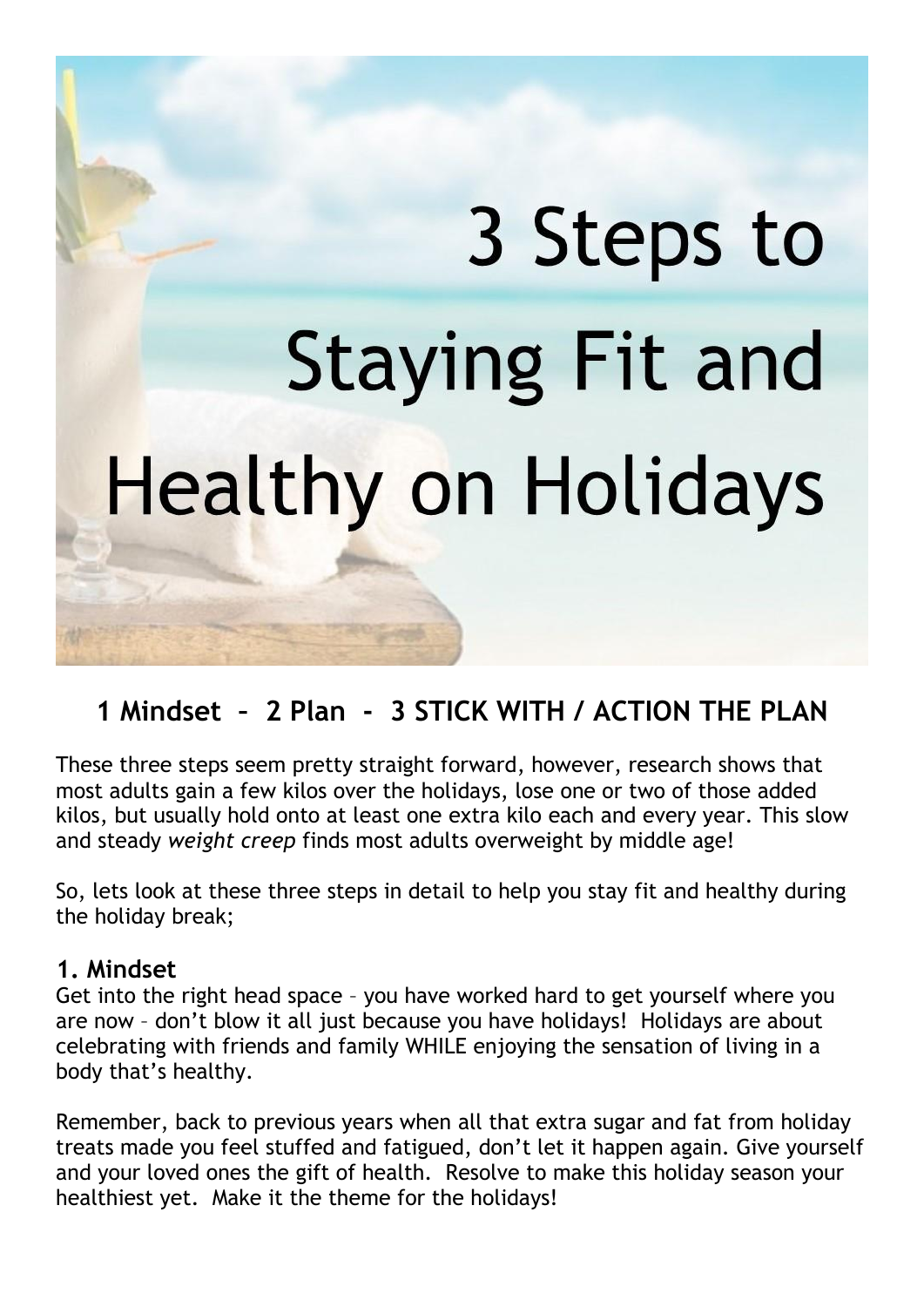Ditch the excuses like, "I've just been so busy with the holidays and family visits, that I couldn't workout." **Focus on what you** *can* **do** instead of what you can't. Look for solutions instead of repeatedly dwelling on the problems and obstacles.

### **2. Plan**

Your holiday strategy starts now. Tighten up on your eating and increase your daily exercise. This will instil good habits you can maintain throughout the holidays and gives you a bit of wriggle room for a little indulgence.

**Only indulge at social gatherings**. If you are not at a social gathering eat normally. Save the indulgences for social occasions. Overeating on Christmas Day isn't going to get you out of shape. Just like doing things right one day isn't going to get you in shape. It's all the little things on a daily basis that determine if you are moving toward fitness or away from it.

If you already have a good diet, don't change it. Eat your normal meals at their normal times and you will find that you eat less at the "event" meals.

The same applies when you are doing the grocery shopping. If you are already buying good nutritional whole foods as part of your weekly grocery shop – keep doing this. Make a shopping list – stick to it and **avoid buying extra indulgences** you don't need and wouldn't normally buy. If you are hosting an event use mostly whole foods that are low in sugar, healthy and nutritional.

#### **Social Gatherings**

Buy yourself a fabulous outfit that makes you look great and celebrates all the hard workouts you have done - preferably a comfortable yet tight outfit that will not allow you to overindulge. Ladies, carry a clutch handbag that will keep one hand occupied, reducing your urge to nibble.

Make sure you do a good solid workout on the day you have a social gathering – No excuses.

Have an eating plan for your social events. **Small servings only**. Look over all the foods on offer and choose wisely. Start with simply prepared whole plain foods such as; fruits, vegetables, green salads, grilled meat, roast turkey or chicken and grilled seafood. Remember small serves only – portion control is very important.

Limit your sugar. **No sugary drinks**. Water should be your go-to drink! If you need a sweet fix think fruit rather than lollies or sticky deserts.

One small plate of healthy food is usually enough for your nutritional needs. Eat it slowly and savour each mouthful.

Before you go for a second helping;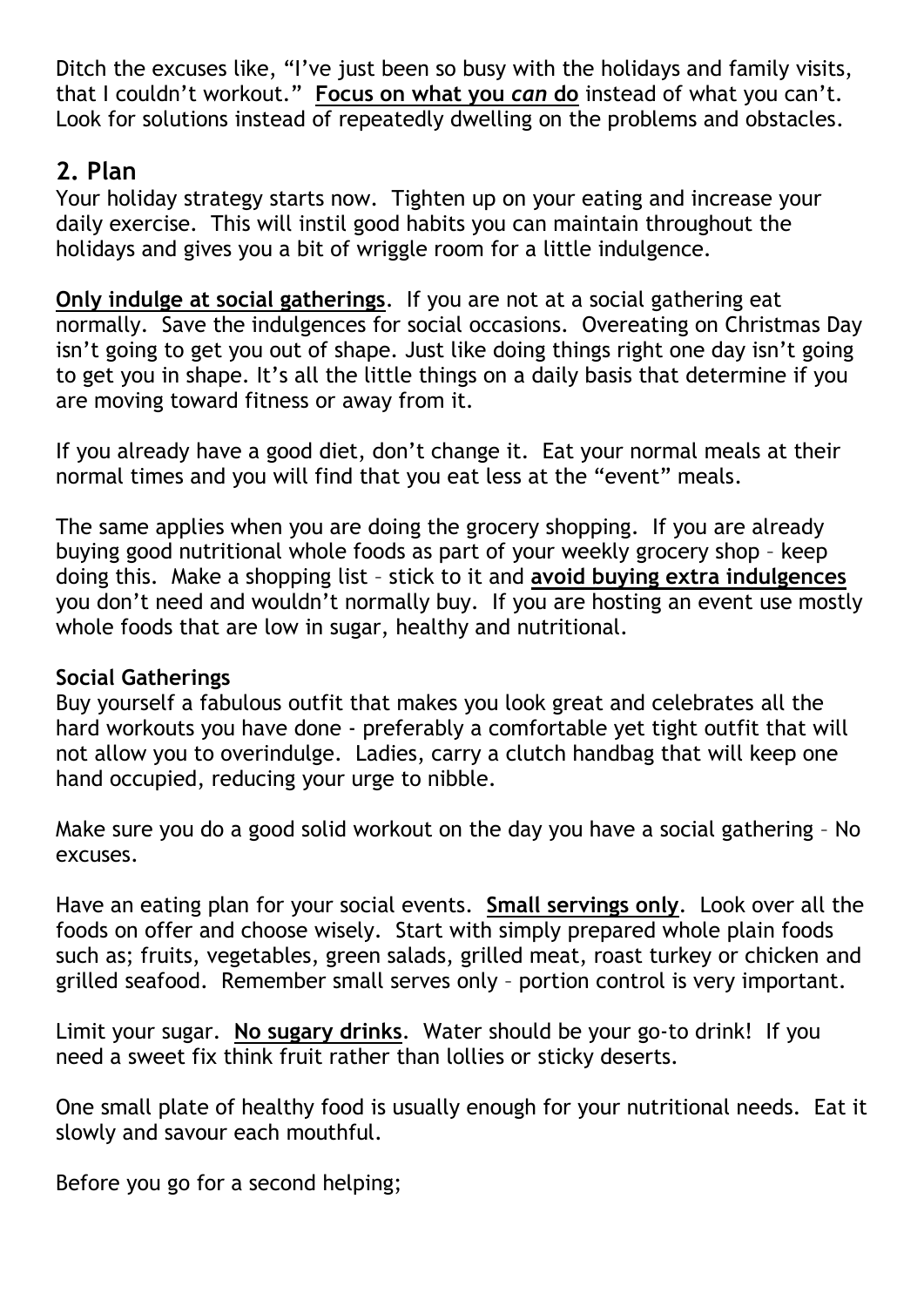- 1. Wait 10 minutes this allows time the food to digest and the feeling of hunger to pass. Generally, the desire for more food is not about being hungry, it's about how good it tastes.
- 2. Slowly drink a full glass of water. Sometimes we feel the need to eat because we are thirsty rather than hungry.
- 3. Check in with yourself. Ask yourself these four questions;
	- **•** "Do I feel  $\frac{3}{4}$ , or more, full?" If the answer is "yes" stop eating.
	- "Why do I feel I need to have a second helping?"
	- "Would another serve make me feel stuffed?" and
	- "How is my stomach/body going to feel if I had another serve?"

Should you choose any high-calorie, high-fat sauces, gravies, casseroles, or desserts, only have a single small 'taster' size portion. No seconds on deserts!

Don't linger around the food table! Move to another location that is less tempting and always sit down while you eat.

Remember smaller portions and moderation are the keys to your success.

Watch your alcohol kilojoules - they add up fast. Alternate between one alcoholic beverage and a glass of water. This will ensure you don't drink as much and you will feel better the next day because you won't be dehydrated. Having too many wines will also lower your inhibitions and lead to you making extremely poor food choices.

Don't be afraid to indulge—a little! But only a little!!

#### **Exercise**

Have a plan to keep up your regular physical activity.

Let go of perfect. We don't expect it in other areas of life – school, work or in with our family members. So why do we expect "perfect" when we think about our fitness routines? You may miss a workout. In fact, everyone will at some point. It's not the end of the world. Really. **Just make sure you get the next one done**.

You may not have time for your full workout routine, but don't use a lack of time for not exercising! Exert yourself for 10 minutes if that's all you have. Your body responds to the challenge of exercise, not just to the amount of time you spend doing it.

Sleep more. Being well-rested means you perform at your best and you're motivated to exercise. The general recommendation is 7-8 hours of sleep every night. Adequate sleep is important in maintaining a healthy weight helps your immune system fight off viruses.

**Schedule your exercise - make it a must do priority!** Sitting down and planning your workouts for the week ahead can be the most effective 15 minutes you spend